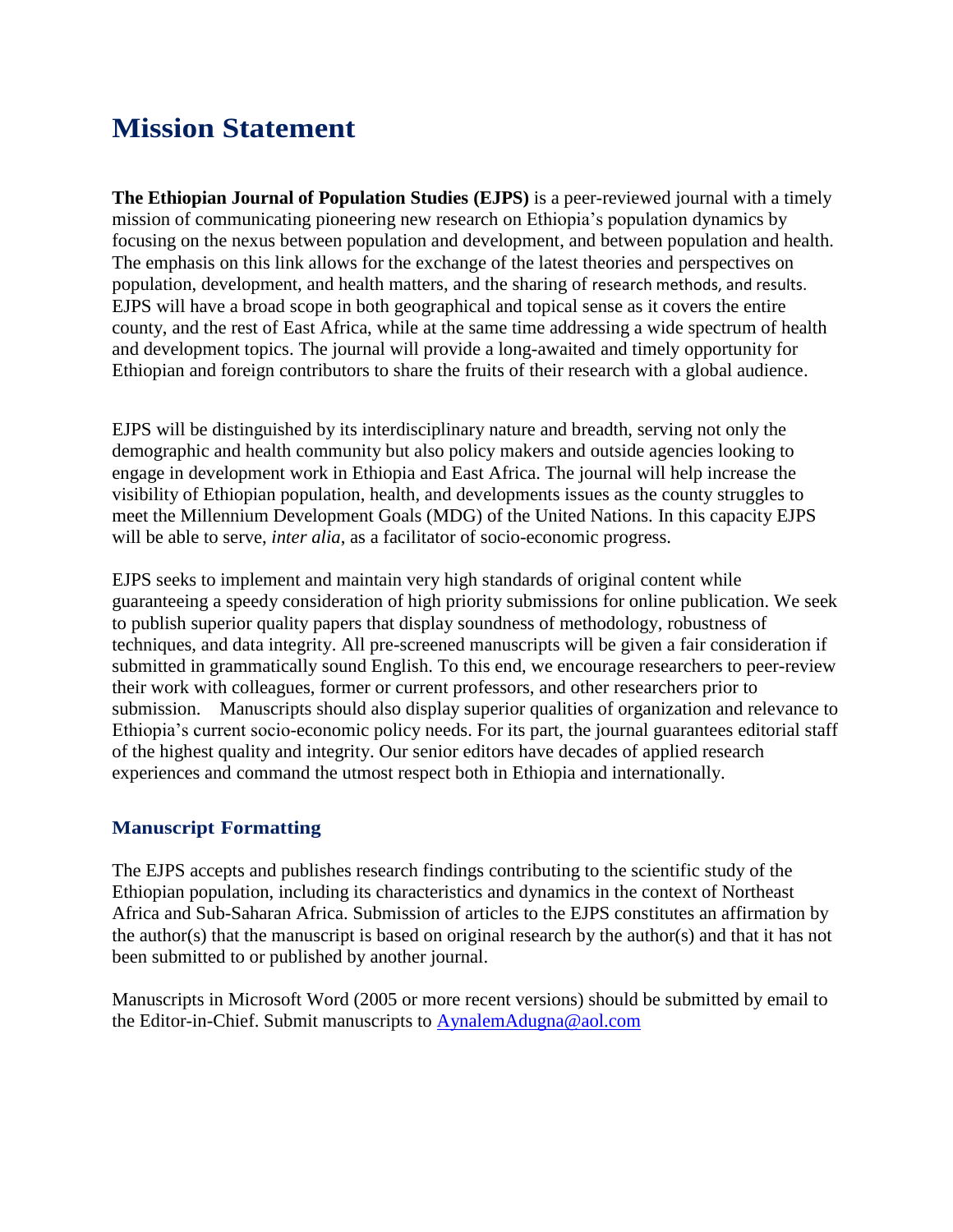Manuscripts should not exceed 6,000 words, including the abstract, text, references, tables, figures and graphs but reviews may be up to 7,500 words in length. Abstracts should not exceed 200 words.

Tables and figures should be numbered consecutively using Arabic numerals (Table 1, Figure 1, etc.). Captions of tables and figures should be concise but comprehensive. Excessively long tables should be condensed to one page maximum.

Graphs should be prepared in Microsoft Excel 2005 or later. Figures and tables should be placed on separate pages and their approximate location in the text marked (e.g. "Place Table 1 approximately here").

Type of font: Times New Roman for text, Arial or similar font for graphs and maps. Font size; 12 points for abstract and text, 11 points for tables if necessary.

Manuscripts must be written in English and structured as follows:

## **TitlePage**

Include a separate page with full title of the manuscript for review purposes. This page should contain the title, the names of the author(s) listed vertically if there are more than one and a complete word count of the document which includes footnotes and references.

A title footnote should include the address of the corresponding author (that is - the author who receives correspondence regarding the article).

## **Abstract**

Abstract should be on a separate page, immediately after the title page, with the title of the document as the heading.

Do not include author.

The abstract should be one paragraph no more than 200 words in length.

## **Key Words**

On the same page as the abstract, include a list of three to five words that help to identify main themes in the manuscript.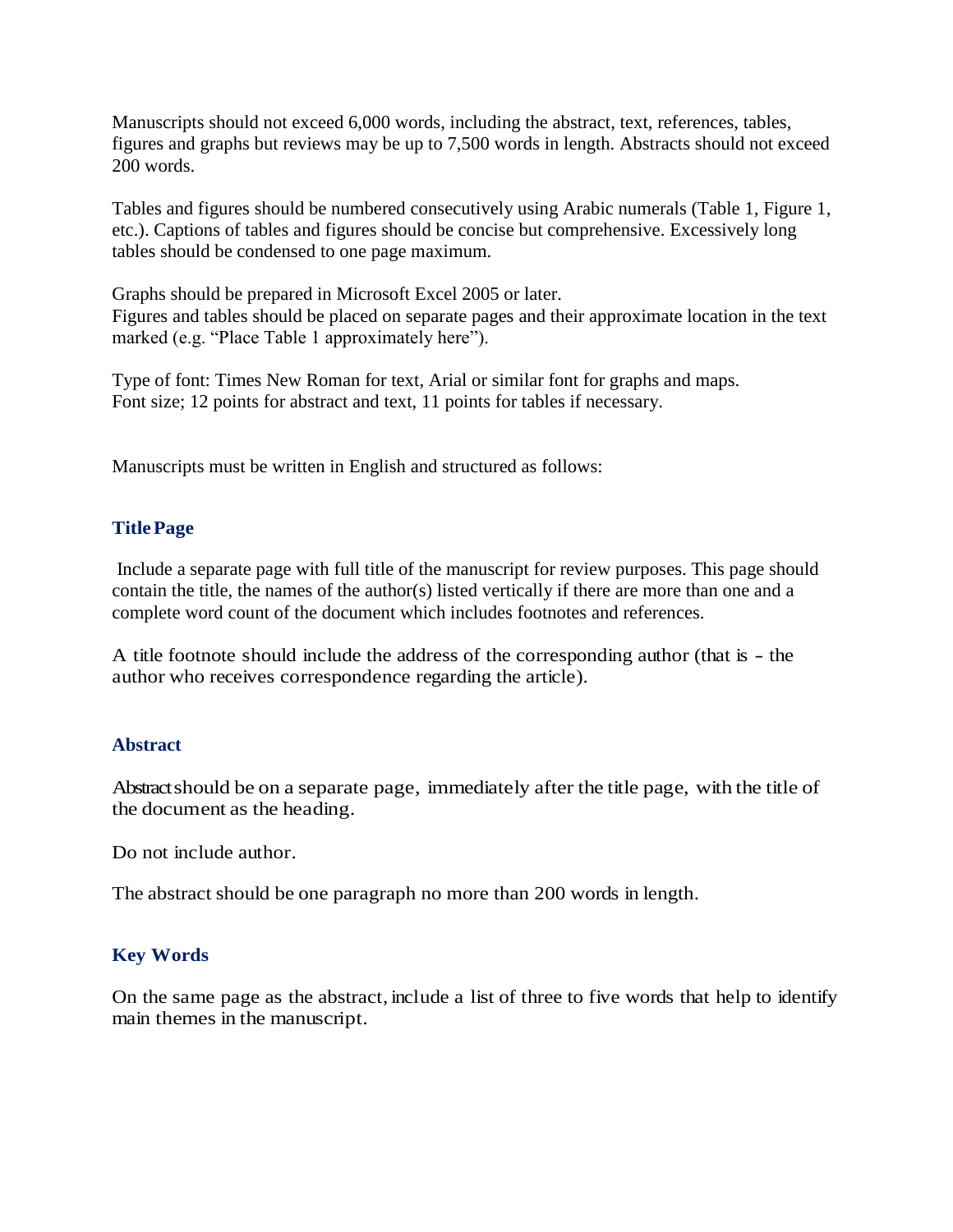## **Margins**

Margins should be at least  $11/4$  inches on aall sides.

## **First Page**

The first page of the text should start wwith the title and be on a new page of text (after the title page and abstract).

#### **Subheadings**

Use subheadings to organize the body of the manuscript.Usually, three different levels of headings should be sufficient .

## THIS ISA FIRST-LEVEL HEAD

Place first-level heads in all caps and left-justify. Don't use a bold font. Don't begin the manuscript with a heading, such as *Introduction*.

## *This is a Second-level Head*

Italicize and left-justify second-level heads. Don't use a bold font. Use titlecase.

## *This is a third-level head*

Italicize and left-justify third-level heads. Don't use a bold font. Capitalize only the first word of the head.

#### **Footnotes and Endnotes**

Footnotes and endnotes are used to cite materials of limited availability, expand upon the text orto add information presented in a table.

Endnotes are used more frequently than footnotes, but both should be used sparingly. As a general rule, use one or the other throughout the manuscript but do not mix them.

In the text, footnotes or endnotes, whichever are used, should be numbered consecutively throughout the essay with ssuperscript Arabic numerals.

Footnotes are placed at the bottom of the page on which the material being referenced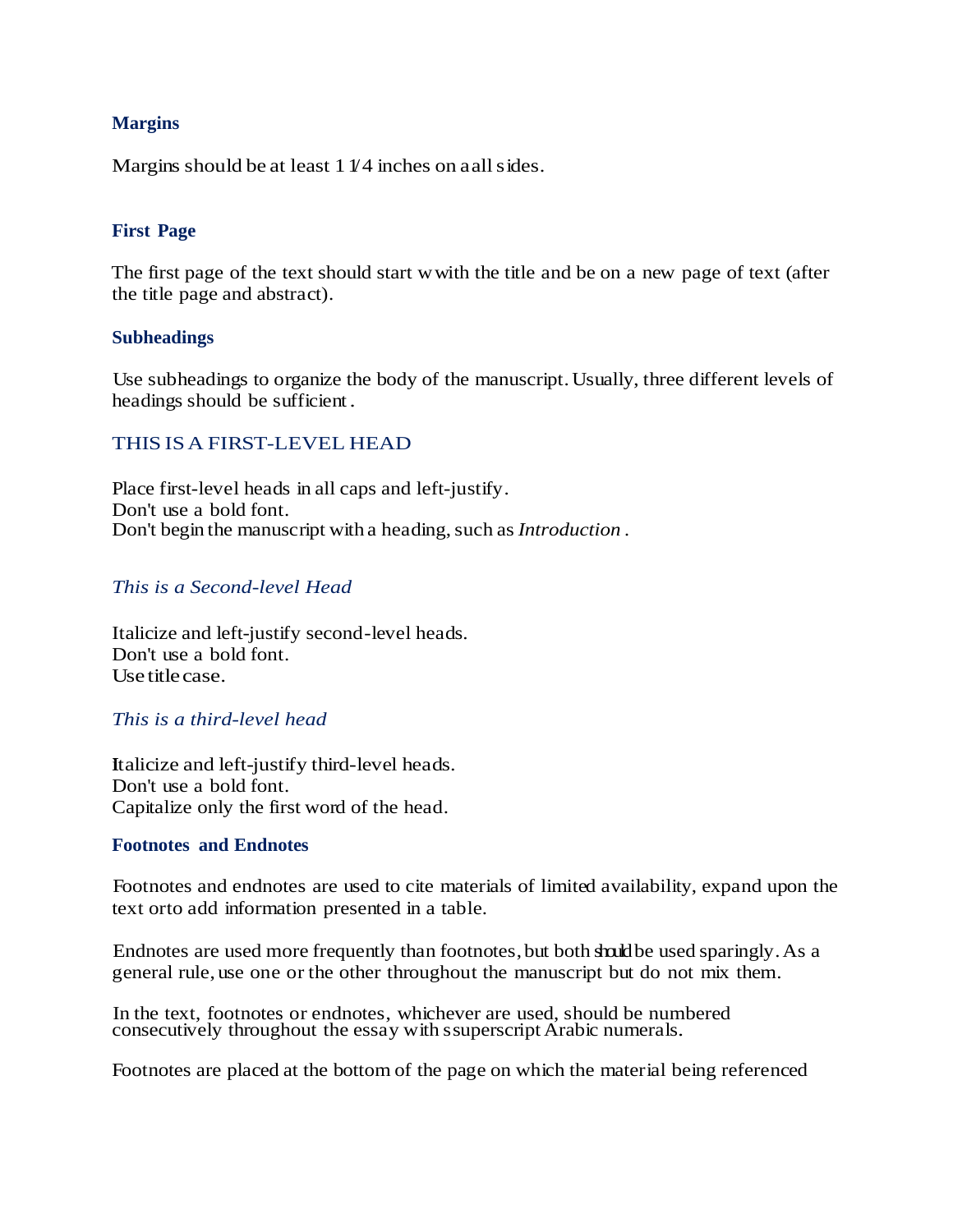appears. If using endnotes at the end of the paper in a separate section following the references, type the endnotes in numericalorder double-spaced, as a separate section with the title *Notes* or *Endnotes.*

Begin each note with the same superscripted number used in the text.

## **Page Numbering**

Pages should be numbered consecutively (1, 2,3...) starting with the title page and including the references.

## **Tables andFigures**

Numbertables consecutively (Table1,Table2, Table3, etc.).

Numberfigures consecutively (Figure 1, Figure 2,Figure 3, etc.).

Each table or figure should be placed on a separate page at the end of the manuscript, and should have a descriptive title that explains enough that the reader can understand it without having to refer to the text of the article.

In tables, give full headings for every column and row, avoiding the use of abbreviations whenever possible.Spell out the word *percent* in headings.

Other Submission Requirements

- 1. **Introduction**: statement of the research problem, theory or model under study, literature review, objectives of the study and expected application or implications of results.
- 2. **Methods**: Sampling, data gathering and analytic methods, including graphic, statistical and spatial analysis and references to publications describing the methods used.
- 3. Results:
- 4. **Discussion**: discussion of the results with reference to appropriate literature
- **5. Conclusion**
- **6. References**

References should be formatted as follows:

## **Journal article:**

Hailemariam A and Tesfaye M. 1997. Determinants of infants and early childhood mortality that are amenable to intervention. Ethiopian Journal of Health Development 16 (Special Issue): 13-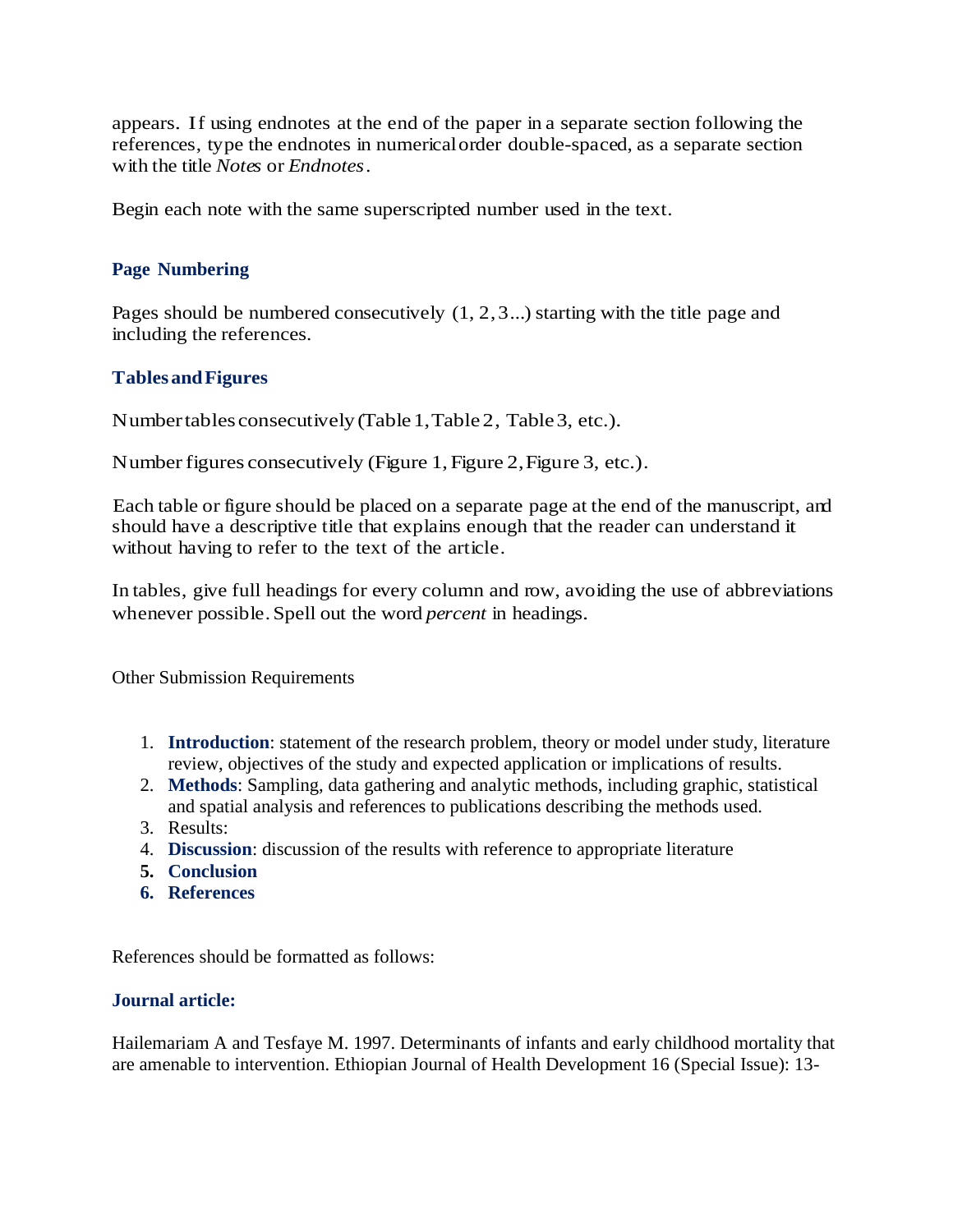## **Book:**

United Nations. 2003. *Population Estimates and Projections: 2002 Revision Highlights.* New York: United Nations, Population Division.

## **Chapter in book:**

Hailemariam A, Mekbib T, and Fantahun M. 2006. Family planning in Ethiopia. In Berhane Y, Hailemariam D and Kloos H. (eds.), *The Epidemiology and Ecology of Health and Disease in Ethiopia.* pp. 267-285. Addis Ababa: Shama Books.

#### **Chapter in conference proceedings**:

Pankhurst A. 1993. Migration, ethnicity and conflict resolution: the case of Ethiopia. *Proceedings of the International Conference The Role of Social Science in Conflict Resolution*, Hurskainen A and Salih M (eds.), pp. 160-182, Helsinki: University of Helsinki Press.

#### **Unpublished report**.

Habtemariam G, 1992. The influence of religious attitudes on childhood morbidity in central Ethiopia. Unpublished. Center for Population Studies, London School of Hygiene and Tropical Medicine, London.

Ministry of Finance and Economic Development. 2004. National Workshop to Review the Millennium Development Goals (MDGs): Needs Assessment Reports. UN-ECA Conference Hall, Addis Ababa, Nov. 29- Dec. 1. 2004.

In the text, references should be cited as follows, using selected references above: (Hailemariam and Tesfaye 1997) or, if the author is part of a sentence: and recently Hailemariam et al. (2006) described this situation in greater detail.

## *Proofs*

When a manuscript is accepted for publication in EJPS, the Editor-in-Chief will send proofs to the corresponding author in .pdf format. Proofs must be checked and returned to the Editor within 3 days of receipt. No additions or deviations from the revised version can be accepted.

## **References Page Formatting Basic Guidelines**

Heading for the reference list: References

#### 20.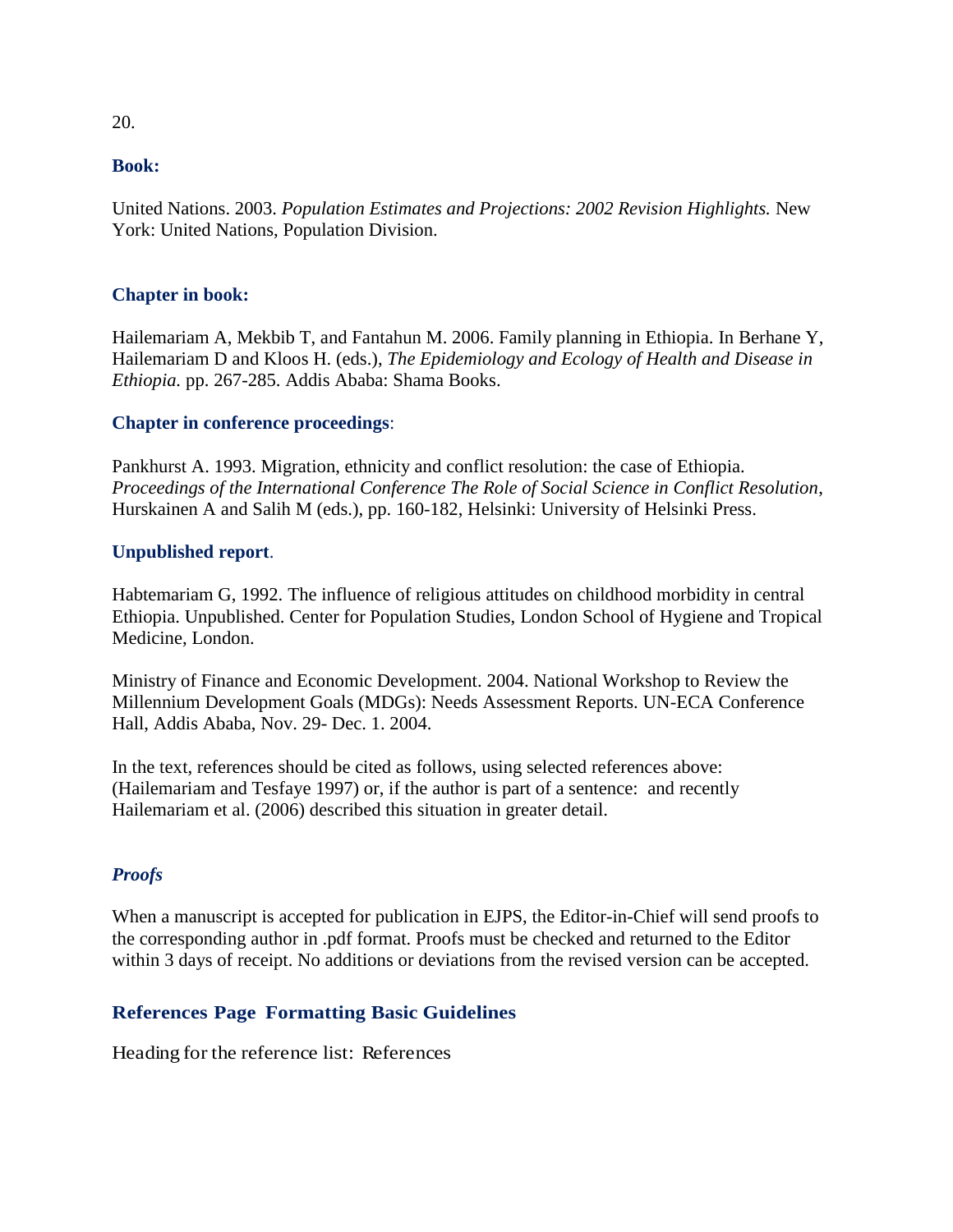Double-space between each line and between each reference

Hanging indent of five spaces

References follow the text in a section headed REFERENCES (use first-level head format identified earlier).

Use title case for all titles (capitalize all words except prepositions ssuch as *of, between, through),* articles (such as *a, the,* and *an),* and conjunctions (such as *but, and, or;* however, capitalize them if they begin the title or the subtitle).

Capitalize only the first word in hyphenated compound words, unless the second word is a proper noun or adjective (for example, don't capitalize it in *The Issue of Selfpreservation for Women,* but do capitalize it in *Terrorist Rhetoric: The Anti-American Sentiment).*

All references should be in alphabetical order by first author's first name for Ethiopian authors and last names for foreign authors.

List all authors. It is not acceptable to use *et al.* in the References section unless the work was authored by a committee.

Arrange multiple items by the same author in order by year of publication, earliest year first.

Distinguish works by the same author in the same year by adding letters (e.g. 1993a, 1993b,1993c).

Use italics for book and periodical titles (underline if italics are not available). If no

date is available use "N.d." in place of the date.

#### **Articles Retrieved Online: Electronic Sources**

For electronic references, follow the same guidelines as for print references, adding information about the medium, such as the URL and date of access.

For online periodicals (journals, magazines, and newspapers), use the same format as for printed periodicals, unless they are available ONLY in online form. Inthat case, simply add the date viewed and the URL for retrieving the article.

Add "retrieved" source and date in parenthesis.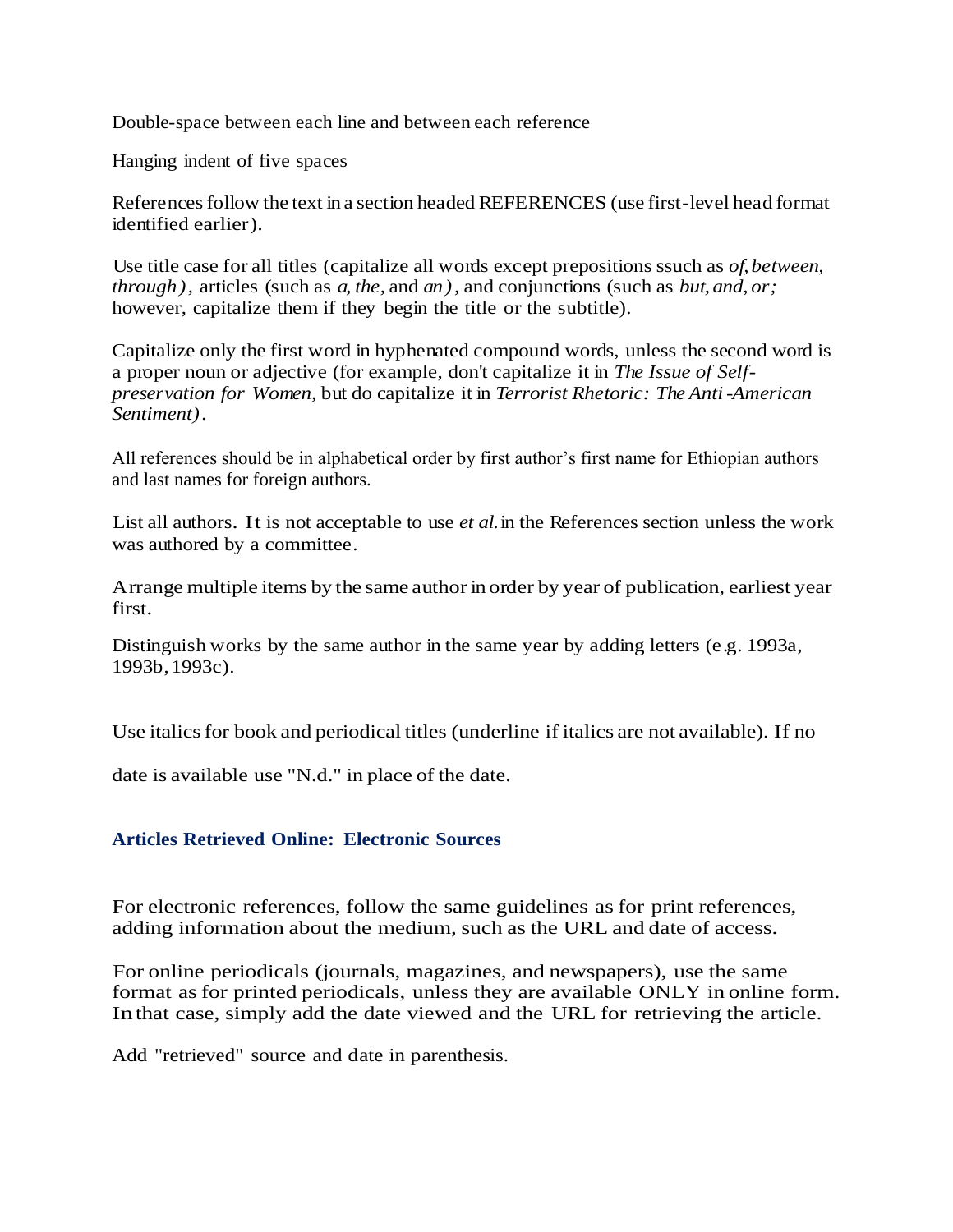Scholarly Journal Articles Online

The basic form is...

Author's full name, (first name first for Ethiopians). "Article Title in Title Caps and in Quotes." *Journal Title in Title Caps and Italicized.* Volume Number (Issue Number: page numbers of article.

#### **Web Pages**

Center for Immigration Studies. N. d. "About the Center for immigration studies " Retrived

October 25, 2010 http://www.cisorg/aboutcis/html).

#### (Unpublished Mateials

Follow this format: Name of author. Year. Title of Presentation. Location where the article was presented or is available or has been accepted for publication but has not yet been published.

#### **Using Quotes**

For shorter quotes:

Short quotations in the body of the manuscript should be surrounded by quotation marks.

Quotations in text must begin and end with quotation marks; the citation follows the end quote mark and precedes the period.

#### **For longer quotes:**

Block quotations (direct quotations of more than 40 words) should be offset from the main text and may be single-spaced. Do not include quotation marks with block quotes.

Pagination follows the year of publication after a colon (note that in the in-text citation, there is no space between the colon and the page number).

#### **For paraphrasing sources:**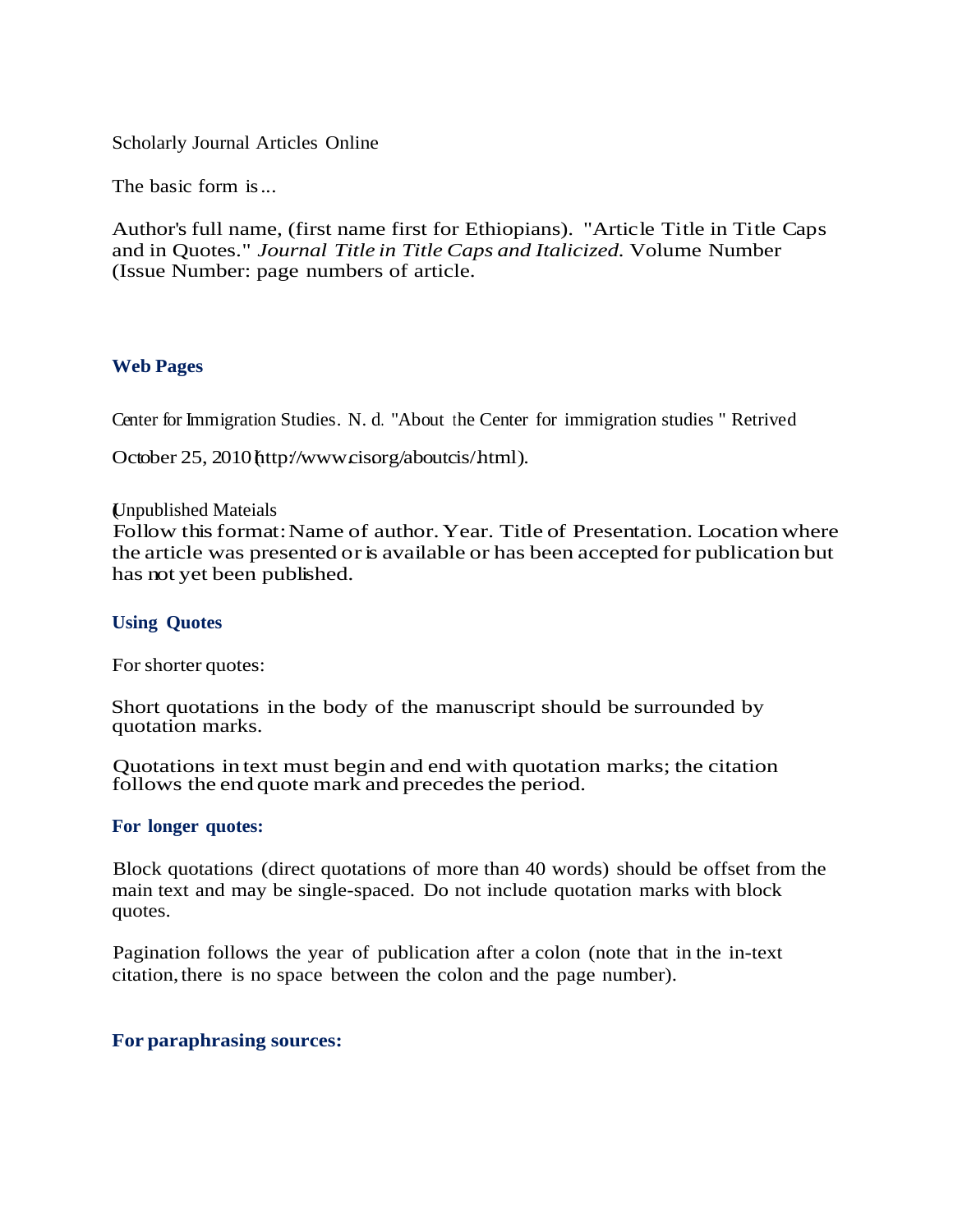When using an author's ideas or re-phrasing his or her words, even though not quoting directly, document the source. Use the same format as shown above for the citations in text, but omit the page number.

#### **Name of Unknown Author**

For institutional authorship, supply the minimum identification needed from the beginning of the complete reference to find it inthe reference list.

(U.S. Bureau of the Census 2013: 117 )

#### **Joint (two) authors: give both names:**

(Moon and Williams 2012:343)

(Martin and Bailey 2008)

Three authors: give all three first names (Ethiopians) or last names (foreigners) in the first citation in the text, in subsequent citations,use the first listed name and "et al."

(Scott, Treas, and Richards 200 4) - *first citation* (Scott et al . 2 00 4) - *subsequent citations First citation:* (Carr, Smith, and Jones 2011) ... *Later citations:* (Carr et al. 2013)

Four or more authors (e.g., Kashani, Daniel, Dandoy, and Holcomb): use "et. al." in all citations including the first one:

(Kasan i et al. 2009) - *first* & *subsequent citations* (Nilson et al. 2012) - *first* & *subsequent citations*

For institutional or government authorship, supply minimum identification from the beginning of the complete reference:

(U.S. Bureau of the Census 2008 :48 2 )

#### **Multiple Citations**

Separate a series of references with a semicolon.

List them in a single logical order throughout the paper, e.g., chronologically or alphabetically, but be consistent throughout the manuscript.